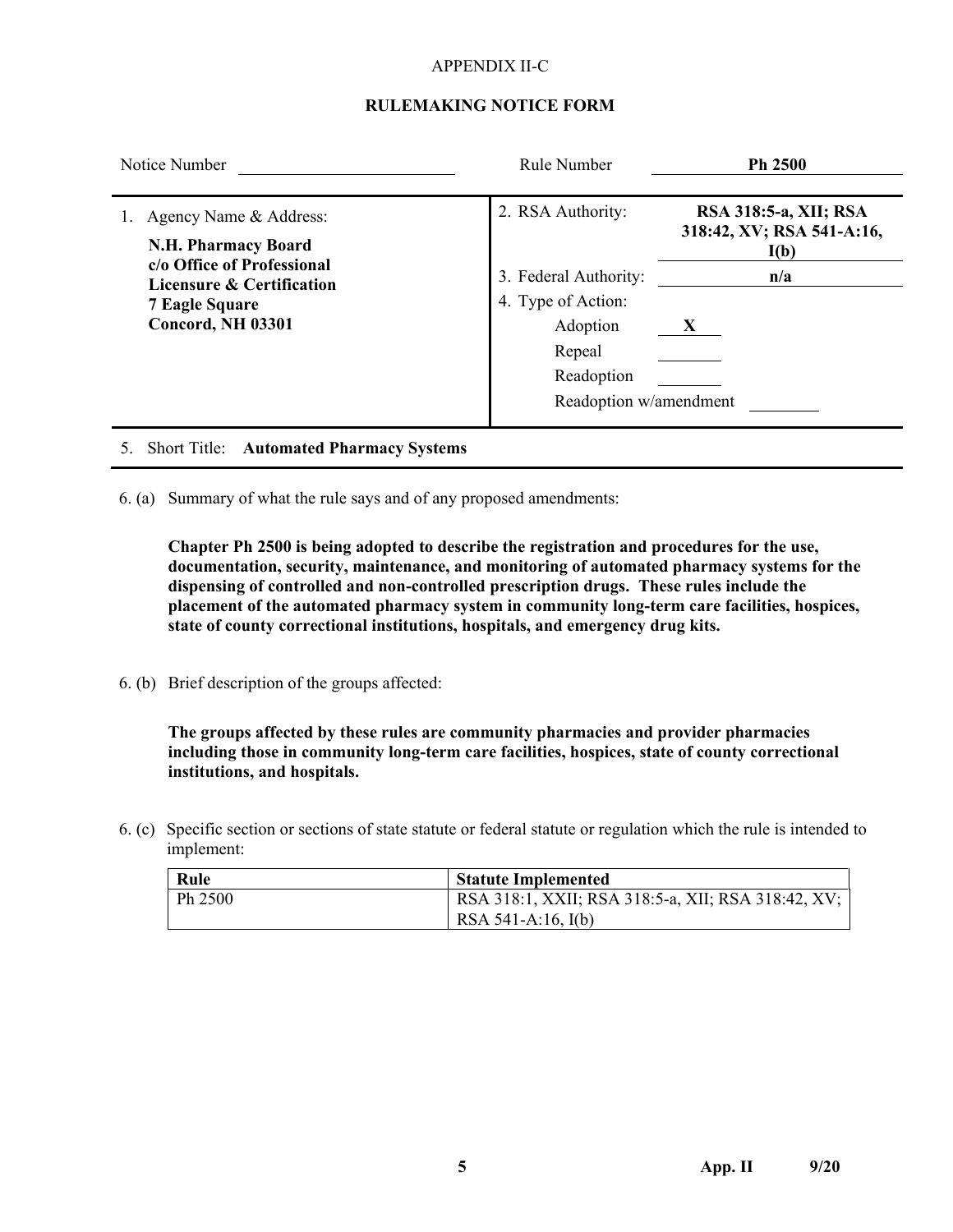#### APPENDIX II-C (Continued)

#### **RULEMAKING NOTICE FORM - Page 2**

7. Contact person for copies and questions including requests to accommodate persons with disabilities:

| Name:                                                                  |                                                                                                                                                             | Tina M. Kelley                                                                                          |                                                                | Title:                 | <b>Program Specialist IV</b> |  |  |
|------------------------------------------------------------------------|-------------------------------------------------------------------------------------------------------------------------------------------------------------|---------------------------------------------------------------------------------------------------------|----------------------------------------------------------------|------------------------|------------------------------|--|--|
| Address:                                                               |                                                                                                                                                             |                                                                                                         | <b>Office of Professional</b>                                  |                        | $(603)$ 271-5247             |  |  |
|                                                                        | <b>Licensure and Certification</b><br><b>7 Eagle Square</b><br><b>Concord, NH 03301</b>                                                                     |                                                                                                         | Fax#:                                                          | $(603)$ 271-0597       |                              |  |  |
|                                                                        |                                                                                                                                                             |                                                                                                         | E-mail:                                                        | OPLC-Rules@oplc.nh.gov |                              |  |  |
|                                                                        |                                                                                                                                                             |                                                                                                         | TTY/TDD Access: Relay NH 1-800-735-2964 or<br>dial 711 (in NH) |                        |                              |  |  |
| 8.                                                                     | Deadline for submission of materials in writing or, if practicable for the agency, in the electronic format<br>specified: Mon., March 28, 2022 at 4:00 p.m. |                                                                                                         |                                                                |                        |                              |  |  |
|                                                                        | Fax                                                                                                                                                         |                                                                                                         | $\boxtimes$ E-mail                                             |                        | Other format (specify):      |  |  |
| 9.                                                                     | Public hearing scheduled for:                                                                                                                               |                                                                                                         |                                                                |                        |                              |  |  |
|                                                                        |                                                                                                                                                             | Date and Time:<br>Wed., March 16, 2022 at 9:30 a.m.                                                     |                                                                |                        |                              |  |  |
|                                                                        |                                                                                                                                                             | <b>Office of Professional Licensure and Certification</b><br>Place:<br>7 Eagle Square, Concord NH 03301 |                                                                |                        |                              |  |  |
| 10. Fiscal Impact Statement (Prepared by Legislative Budget Assistant) |                                                                                                                                                             |                                                                                                         |                                                                |                        |                              |  |  |
|                                                                        | FIS#                                                                                                                                                        |                                                                                                         | 21:138 . dated 12-15-2021                                      |                        |                              |  |  |
|                                                                        | 1.<br>Comparison of the costs of the proposed rule(s) to the existing rule(s):<br>Not applicable as these are new rules.                                    |                                                                                                         |                                                                |                        |                              |  |  |
|                                                                        | 2.<br>Cite the Federal mandate. Identify the impact on state funds:<br>No federal mandate, no impact on state funds.                                        |                                                                                                         |                                                                |                        |                              |  |  |

### **3. Cost and benefits of the proposed rule(s):**

These proposed rules establish automated pharmacy systems in community, long-term care facilities, hospices, state or county correctional institutions, hospitals, and emergency drug kits. There is no cost to the State for the proposed rules. However, to the extent long-term care facilities, hospices, state or county correctional institutions, and hospitals do not have the requirements already set in place for the automated pharmacy systems there may be incidental and indeterminable cost to comply with the rules.

### **A. To State general or State special funds:**

The State will only incur costs to the extend they have to make changes to comply with the placement or security of the automated pharmacy systems. There is no impact on State special funds.